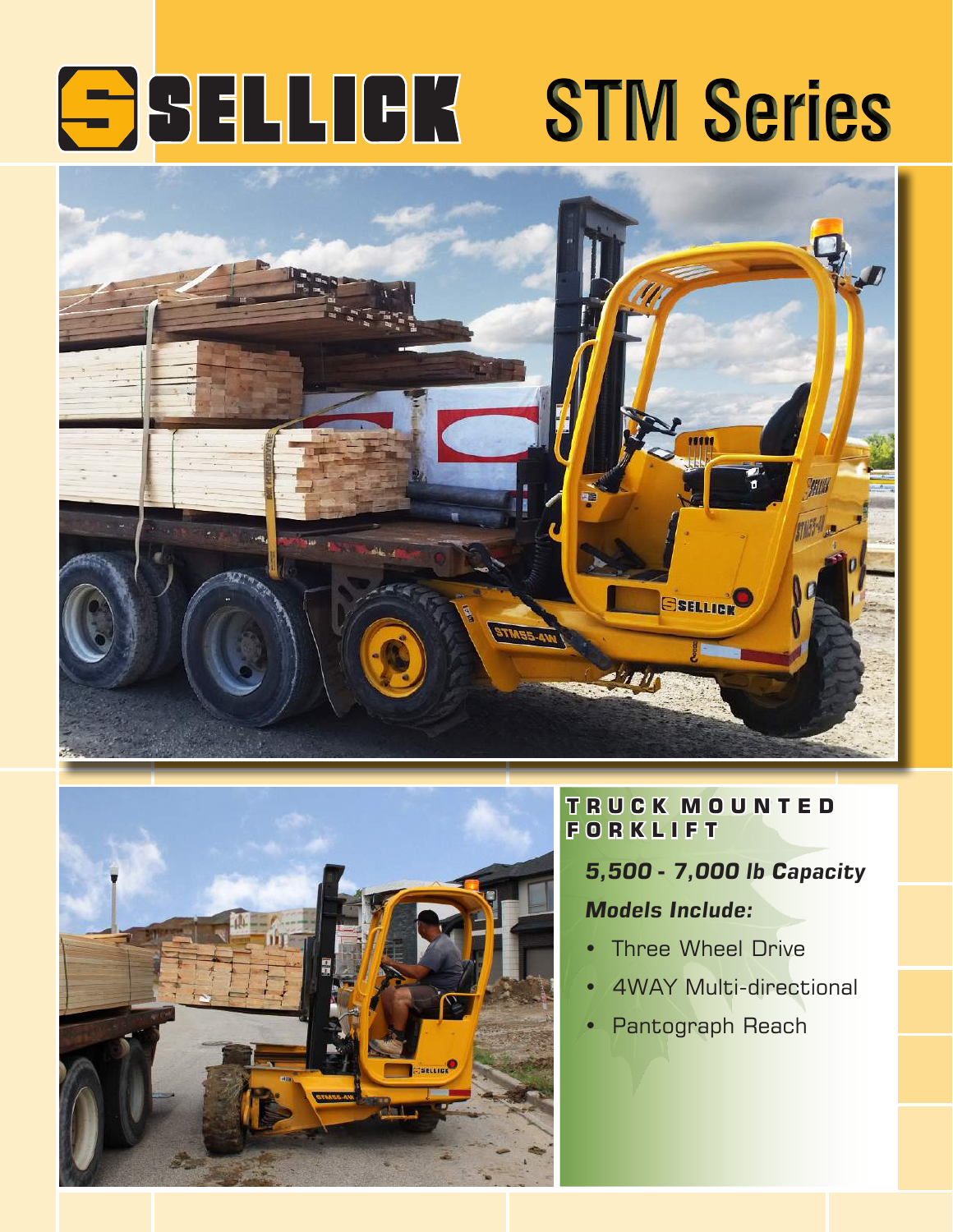# **STM SERIES**

STM55 / STM55P / STM55-4W (4WAY) / STM70 Lift capacities:  $5,500 \cdot 7,000$  lbs  $@ 24"$  load center

## **Engine**

- KOHLER KDI 1903TCR Tier 4, 56 HP, direct injection diesel engine.
- Exceptional low end torque.
- No exhaust aftertreatment, Diesel Particulate FIlter (DPF) or Diesel Exhaust Fluid (DEF) required.
- Dual element air filter.
- Water separator.
- Cold weather preheat and starting aid.

#### **Instrumentation**

- Multi-function LCD digital display includes fuel level, engine coolant temperature, system voltage, rpm and hour meter reading.
- Easy to understand text formatted messages for operational guidance.
- On-board diagnostics provide real time system messages for troubleshooting.

## **Drive System**

- **EZ Trac hands-free traction control.**
- Full-time anti-stall.
- Integral inching/brake pedal for precise control.
- Proven, quality, drive train components
- Multi-directional, intuitive steering available to carry long loads in tight spaces.





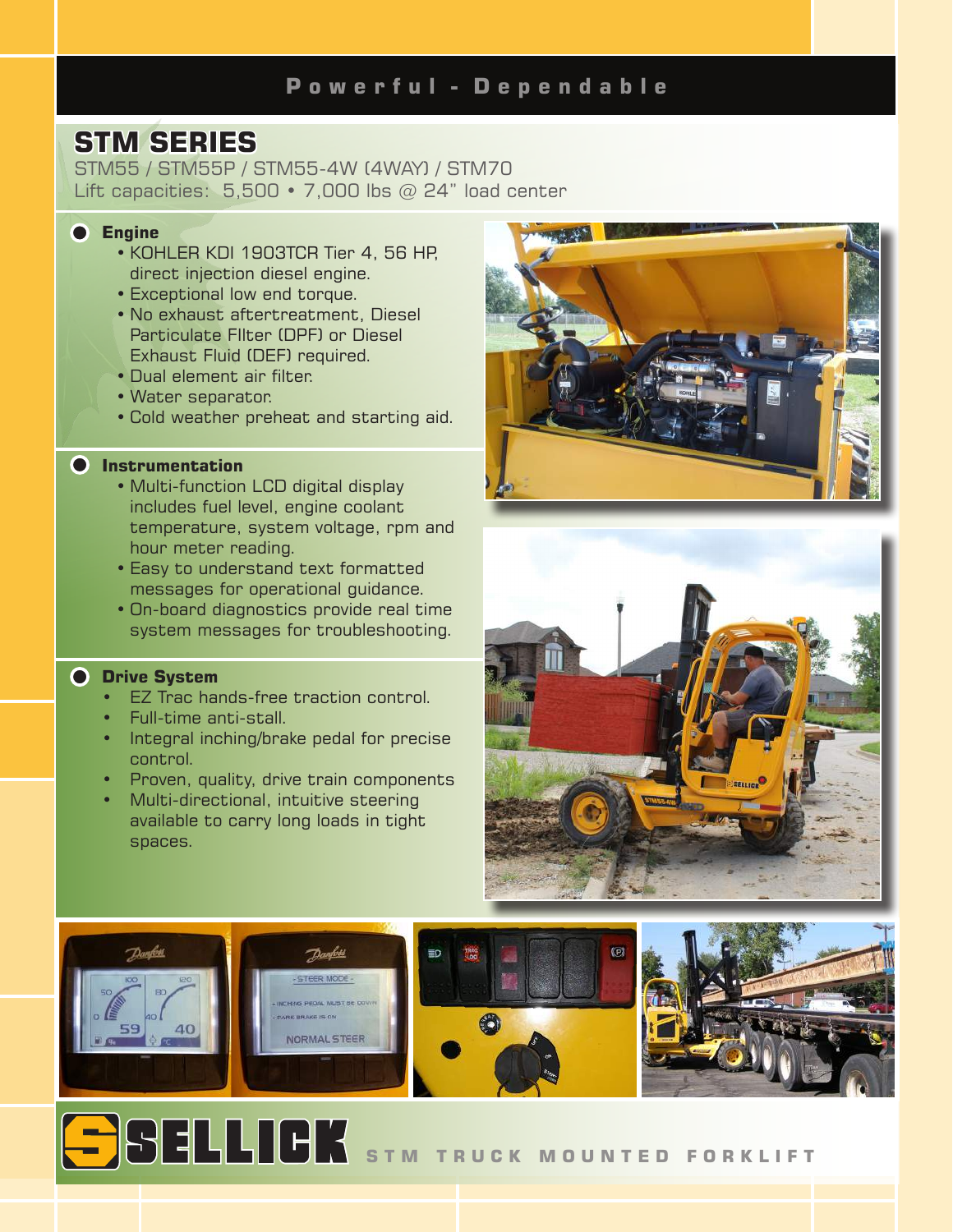# **A g i l e - V e r s i t i l e**

# **STM SERIES**

Designed to meet the demands of the building product industries Call Sellick today to discuss your needs or visit **www.sellickequipment.com**

## **Operator Compartment**

- EZ Drive automotive inspired controls for safe and efficient operation.
- Roomy operator platform with operator presence control.
- Platform meets of exceeds ANSI B56.14 ROPS/FOPS safety standards.
- Operator's manual storage compartment.
- Heat producing elements of the machine are engineered away from the operator.
- Optional full cab with heat, wipers and sliding windows.

## **Mounting**

- Universal, easy to install mounting kit fits most trucks/trailers.
- Compatible with existing mounts (factory approval required).

## **C** Tires

- 31" all-terrain tires for high flotation.
- Optional sizes/tread patterns for various applications.

## **Mast Assemblies**

- Sellick built mast features corrosion resistant chains, sealed rollers and mast sideshift for reduced maintenance costs.
- Lift heights to 8, 10 and 12 feet.
- Optional hydraulic fork positioning carriage.

**SSELLICK** 







## **S T M T R U C K M O U N T E D F O R K L I F T**